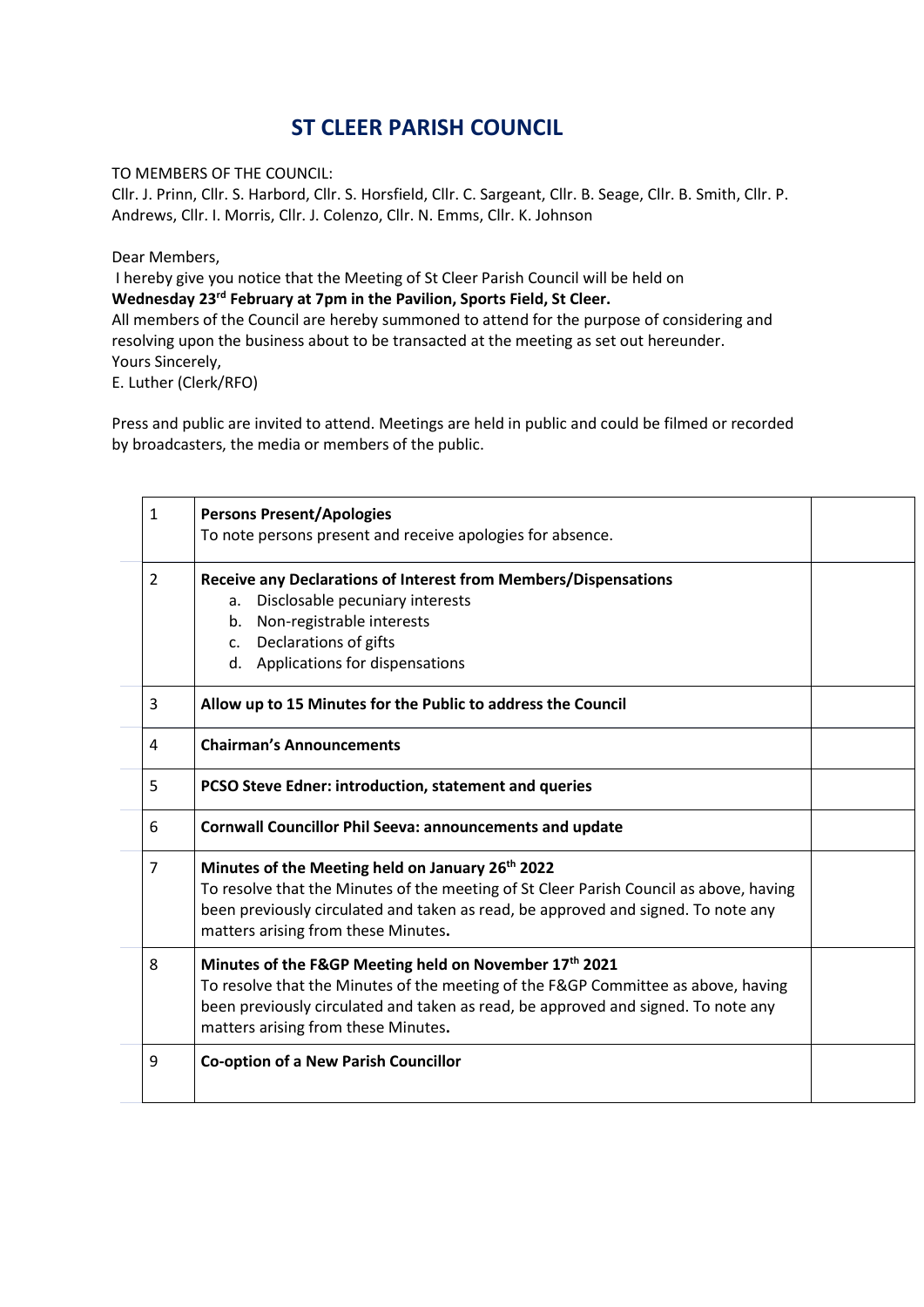| 10 | <b>Planning: Decisions Received and Withdrawals:</b><br>i)<br>PA21/05638 APPROVED<br>Mora Farm Liskeard Cornwall PL14 6HG<br>Replacement of temporary agricultural worker's dwelling with a<br>permanent agricultural worker's dwelling.                                                                                          |  |
|----|-----------------------------------------------------------------------------------------------------------------------------------------------------------------------------------------------------------------------------------------------------------------------------------------------------------------------------------|--|
|    | ii)<br>PA21/11895 APPROVED<br>St Cleer Parish Church St Cleer Liskeard Cornwall PL14 5DN<br>Works to trees subject to a tree preservation order                                                                                                                                                                                   |  |
|    | iii)<br>PA21/03335/PREAPP Closed - advice given<br>Land Rear Of Eddystone View Darite Liskeard Cornwall PL14 5JW<br>Request Tree Preservation Order: Monterey Pine                                                                                                                                                                |  |
|    | iv)<br>PA21/06551 APPROVED<br>The Foxes Darite Liskeard Cornwall PL14 5JN<br>To build a garden store/office/bike store.                                                                                                                                                                                                           |  |
| 11 | Planning: Applications for Consultation and Any That Might Arrive:<br>PA21/12810<br>i)<br>Trekeive Barton Common Moor Liskeard Cornwall PL14 6SA<br>Alterations and extension to existing dwelling. Formation of terrace and<br>associated works.                                                                                 |  |
| 12 | To Appoint a Delegate as Devon & Cornwall Police & Crime Commissioner Liaison                                                                                                                                                                                                                                                     |  |
| 13 | To RESOLVE to Elect a New Chair of the Finance Committee                                                                                                                                                                                                                                                                          |  |
| 14 | <b>Allotment Rents</b>                                                                                                                                                                                                                                                                                                            |  |
| 15 | <b>Skate Park</b><br>To discuss possible sources of funding, including any EMR.                                                                                                                                                                                                                                                   |  |
| 16 | <b>Replacement Door to Toilet Store Cupboard</b><br>To discuss replacing this damaged door to ensure the cleaning products within are<br>contained safely and appropriately.                                                                                                                                                      |  |
| 17 | <b>Jubilee Fete</b><br>To discuss and consider possible costs for the proposed parish fete.                                                                                                                                                                                                                                       |  |
| 18 | <b>Proposed Motion: Speed Camera</b><br>That the decision of the meeting on 23/02/2022 is that St Cleer parish council abandon<br>this project and give the Clerk authority to sell the Speed camera and associated<br>equipment for the best price possible.<br>Proposer: Cllr. B. Smith, Seconder: Cllr. K. Johnson             |  |
| 19 | Discussion and Clarification of the Process of Offering an Amendment to a Vote<br>General information on this procedure, and also related to a decision by the Chair not<br>to consider an amendment by Cllr. K. Johnson to the vote taken on the Finance Report<br>at the Full Council meeting on January 26 <sup>th</sup> 2022. |  |